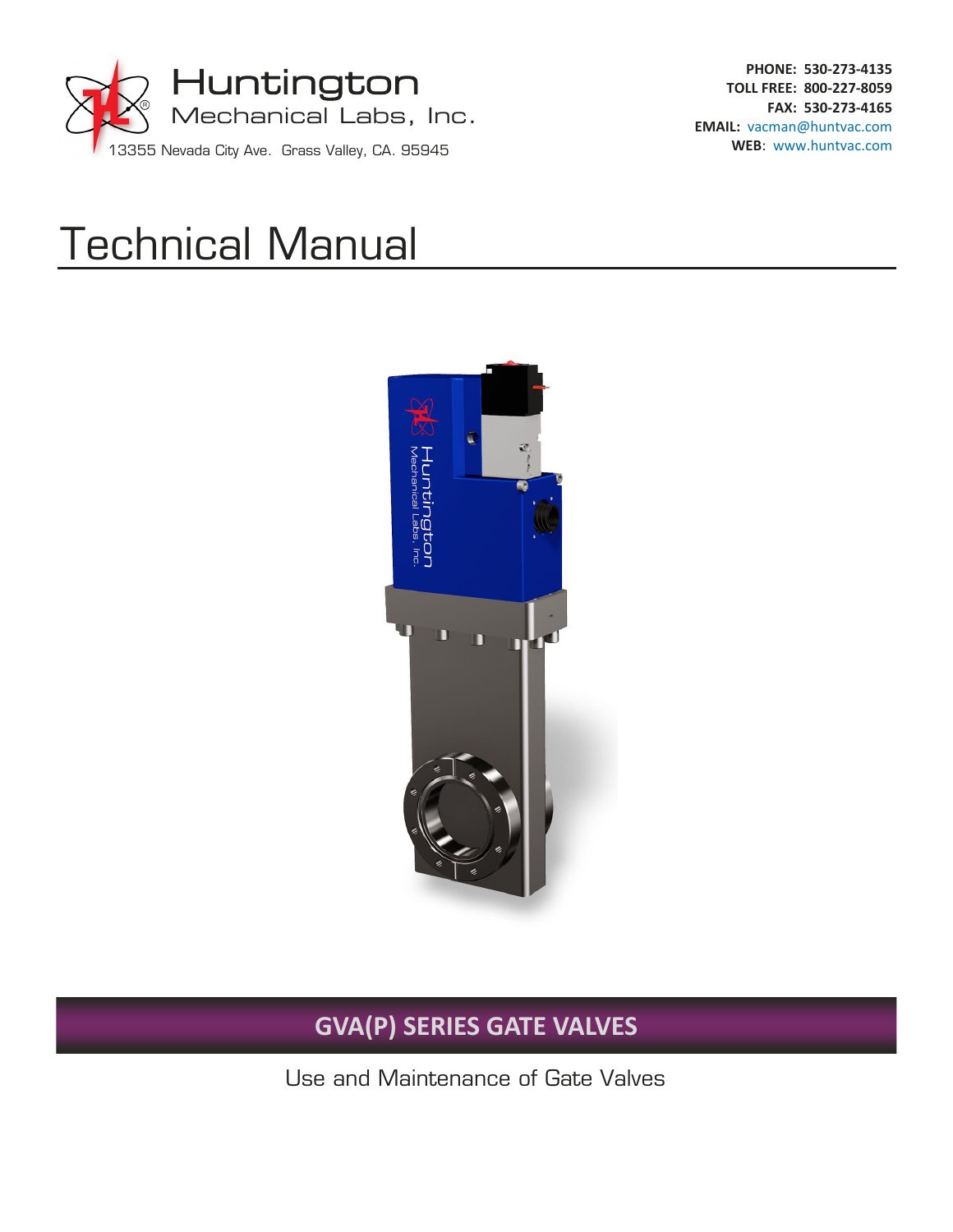

## **UNPACKAGING:**

**NOTE:** Inspect packaging for signs of carrier mishandling upon receipt. If significant damage is present, document the details and contact the carrier before opening.

- 1. Open package and remove valve from box, keeping sealed bag closed.
- 2. Wearing clean powder free latex gloves in a clean environment, open sealed bag and remove protective covers from valve flanges.
- 3. Verify flange faces are free of damage, including knicks and scratches on sealing surfaces.
- 4. Verify actuator, solenoid (where applicable) and electrical connections (where applicable) are free of damage.
- 5. For pneumaƟc solenoid operated valves (GVAP), verify customer side electrical connector and pins are included for installation of valve.

## **OPERATIONAL TEST:**

**NOTE:** All valves are shipped in the closed position to avoid damage to the gate assembly and actuator. Please contact technical support at (800)227-8059 if your valve is not locked in the closed position when received.

#### 1. **Manually Operated Valves (GVA):**

- a. Rotate actuator knob in the counter-clockwise direction until the gate stops in the fully retracted position.
- b. Rotate actuator knob in the clockwise direction until the gate stops in the sealed position.
- c. Verify smooth operation in both directions.

#### 2. **PneumaƟc Solenoid Operated Valves (GVAP):**

- a. Reference valve outline drawing to locate solenoid air connection and solenoid override button.
- b. Connect clean and dry air supply to solenoid air inlet port using appropriate air fitting and pressure between 55‐100 psig.
- c. With valve secure and **all objects clear of flange openings**, depress solenoid override buƩon unƟl gate stops in the fully retracted position.
- d. With valve secure and **all objects clear of flange openings**, release solenoid override buƩon unƟl gate returns to the fully sealed position.
- e. Verify smooth operation in both directions.

**NOTE:** If you experience any problems with setup or operation of the valve, please contact technical support at (800)227-8059 before proceeding with installation.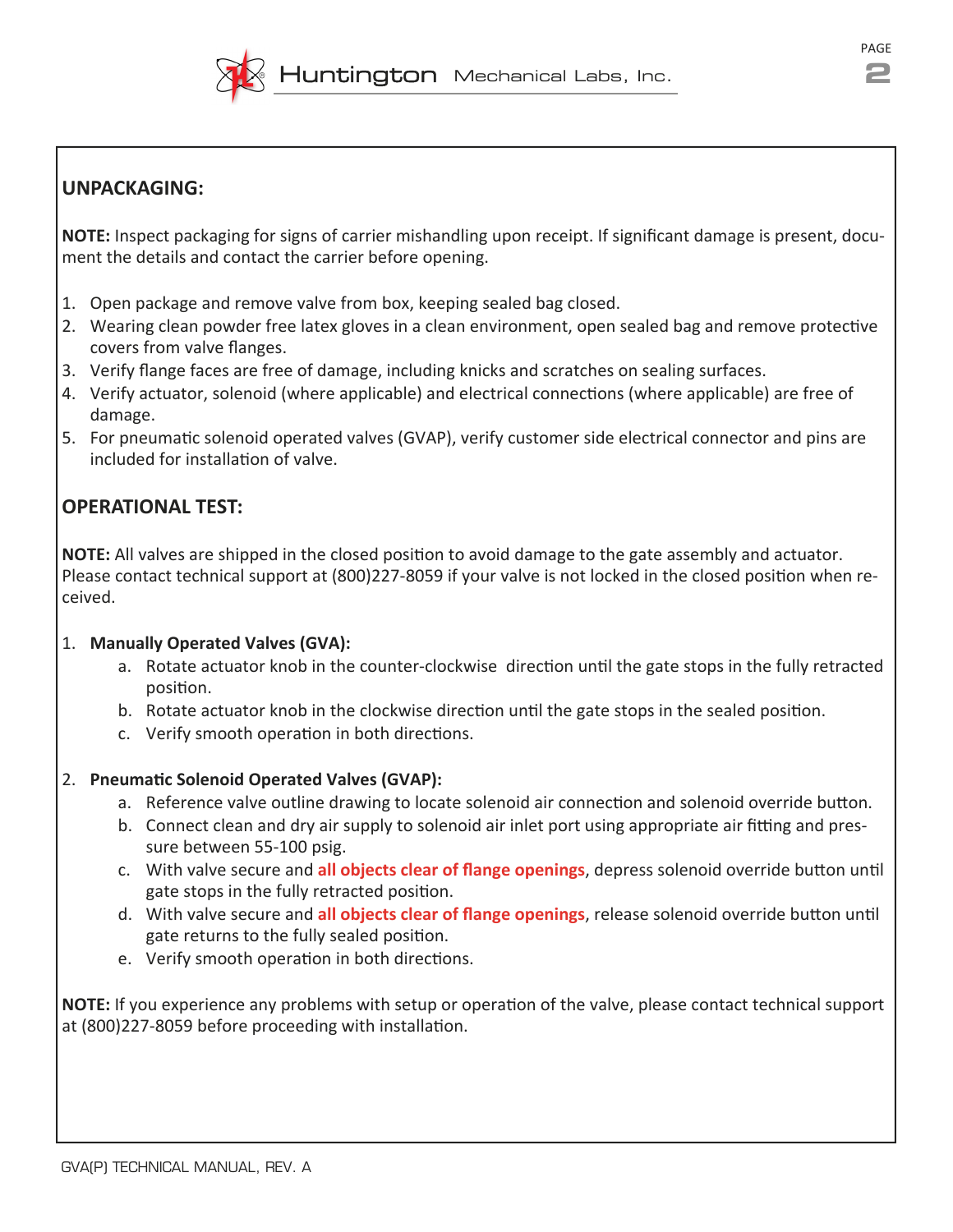

## **INSTALLATION:**

**NOTE:** Improper installation including but not limited to use of incorrect hardware, torque, air pressure can cause severe injury and void product warranty. Please contact technical support at (800)227‐8059 if you have any questions.

- 1. Locate the outline drawing applicable to the model gate valve being installed.
- 2. Verify flange/gasket type, flange/gasket size and bolt specifications on outline drawing.
- 3. For pneumatic solenoid operated valves (GVAP), locate wiring diagram and electrical specifications for installation.

#### 4. **FLANGE CONNECTION:**

- a. Wearing clean powder free latex gloves, verify valve is clean and free of any contamination.
- b. Apply appropriate gasket(s) to sealing flange(s).
- c. Position valve accurately on flange(s) and install correct screws with a light coat of anti-seize lubricant. Valves can be mounted in any orientation with vacuum applied on either side.
- d. Tighten screws by hand until flanges are seated accurately on the gasket(s).
- e. Using a torque wrench, torque all screws to half of the applicable torque shown in the table be‐ low, using a star pattern. Then torque all screws to the applicable torque shown in the table below, again using a star pattern.
- f. Verify that flanges are parallel with even spacing all around.

#### **Common Torque Specs:**

 $8 - 32:$  $7 lb.-ft.$  $1/4 - 28$ : 12 lb.-ft. 5/16-24: 15 lb.-ft. 3/8-24: 26 lb.-ft.



#### 5. **AIR SUPPLY CONNECTION (GVAP ONLY):**

- a. Reference valve outline drawing to locate solenoid air connection and fitting specifications.
- b. Connect clean and dry air supply to solenoid air inlet port using appropriate air fitting and sealant.
- c. Apply air pressure between 55-100 psig to the attached line.
- d. Verify secure and leak free connection.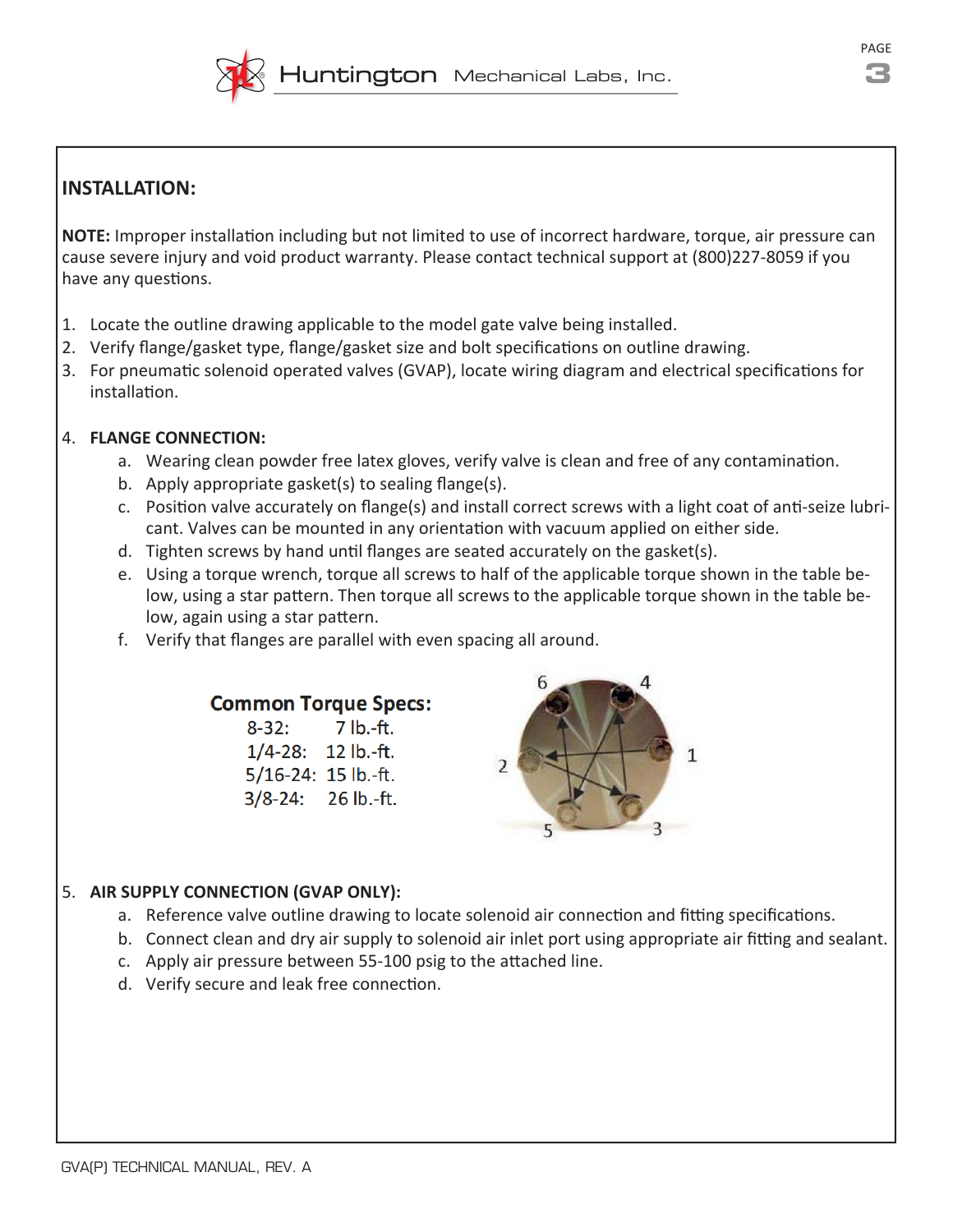

## **INSTALLATION (CONTINUED):**

#### 6. **ELECTRICAL CONNECTION (GVAP ONLY):**

- a. Reference valve outline drawing to locate electrical pin-out diagram, solenoid power specifications and included customer-side connector type.
- b. Valves equipped with mechanical position indicators can be wired normally open or normally closed within the customer-side connector. Refer to the pin-out diagram for connection locations.
- c. Crimp supplied pins to appropriate signal wires using manufacturer recommended crimping tool. Verify secure connection.
- d. Insert into connector body per connector manufacturer's instructions.
- e. Check that male and female pin locations align on valve and customer-side connector.
- f. Install connector securely onto valve.

**NOTE:** The solenoid remains in the normally closed position without power applied. When specified power is applied, the gate valve will actuate to the open position. This feature allows the valve to close automatically in the event of power loss if air pressure is maintained momentarily. The valve will remain closed until power and air pressure are applied to open the valve.

**NOTE:** The chassis ground pin is not required to be connected. It is only made available for use when want‐ ed.

## **OPERATION:**

#### 1. **Manually Operated Valves (GVA):**

- a. Verify valve is installed correctly and **all objects are clear of flange openings**.
- b. Rotate actuator knob in the counter-clockwise direction until the gate stops in the fully retracted position.
- c. Rotate actuator knob in the clockwise direction until the gate stops in the sealed position.

#### 2. **PneumaƟc Solenoid Operated Valves (GVAP):**

- a. Verify valve is installed correctly and **all objects are clear of flange openings**.
- b. To open, apply specified power to solenoid, or depress solenoid override button, until gate stops in the fully retracted position.
- c. To close, remove power to solenoid, or release solenoid override button, until gate returns to the fully sealed position.
- d. To modify the open or closing speed of the valve, refer to the valve outline drawing to locate the two throttling screws located on the solenoid valve. Turn screws clockwise to reduce speed.
- e. The minimum cycle time has been set internally allowing any adjustment necessary via the solenoid throttling screws without risking damage to the gate valve.
- f. Mechanical position indicator signal can be verified in either position via electrical connection.

PAGE **4**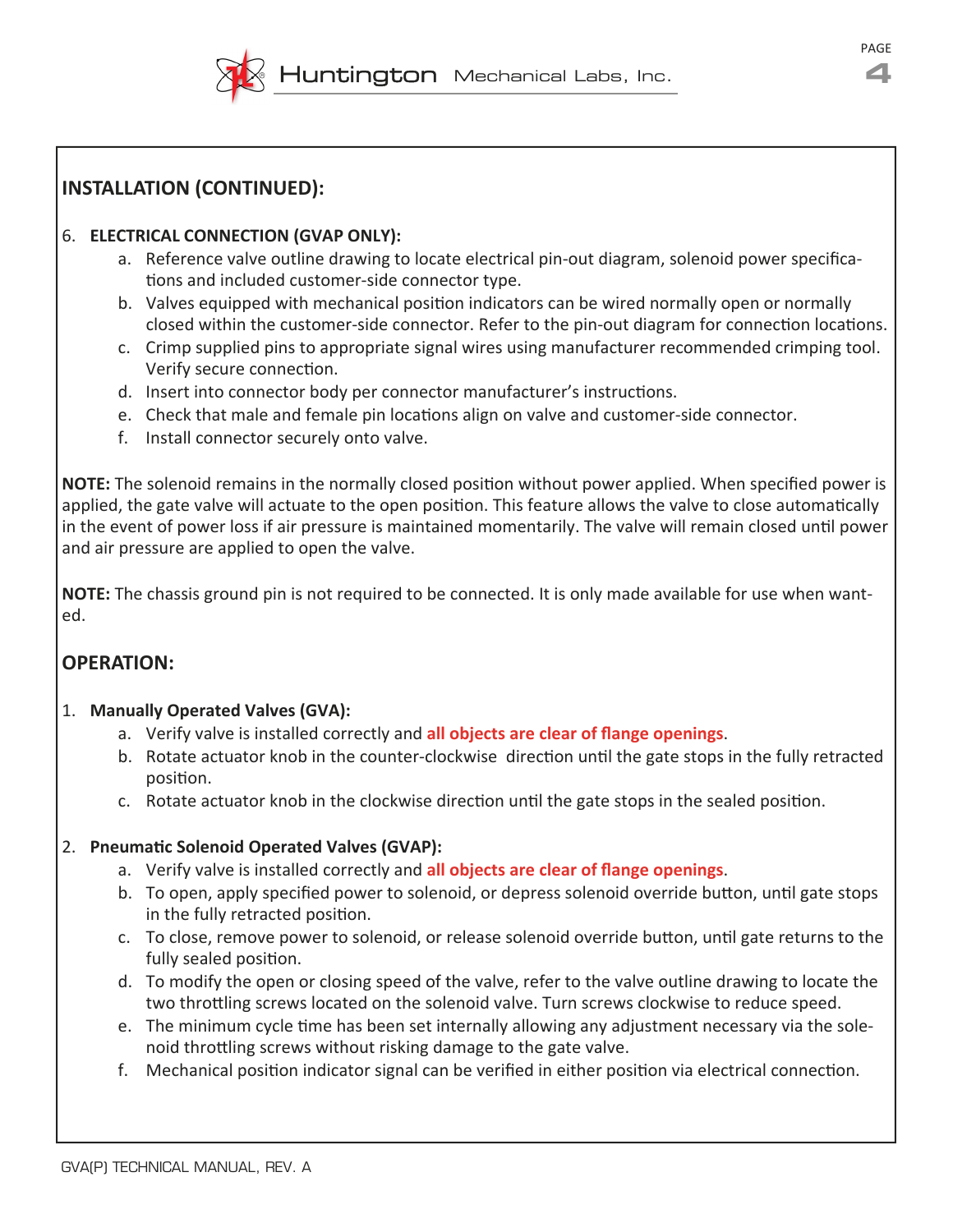

## **SERVICE:**

**NOTE:** Please contact technical support at (800)227‐8059 before performing service or repairs beyond clean‐ ing and/or o-ring replacement while within the warranty coverage period. Be prepared to supply valve part number and serial number. Refer to warranty statement for coverage details.

#### 1. **CLEANING:**

- a. Gate valves can be cleaned with isopropyl alcohol, lint free cloth and compressed air as needed, inside and out
- **b. DO NOT SUBMERGE VALVE.** Surface application only.

#### 2. **O‐RING REPLACEMENT:**

- a. Actuate valve to open position.
- b. Remove air supply (GVAP Only).
- c. Wearing clean powder free latex gloves in a clean environment, loosen the bonnet flange screws and remove from flange. Refer to valve outline drawing for location, size and quantity.
- d. Remove actuator assembly and place on clean protective surface.
- e. Using a plastic pick, remove o-ring from gate assembly by gently prying it out of the groove through the two groove plunge holes shown below.